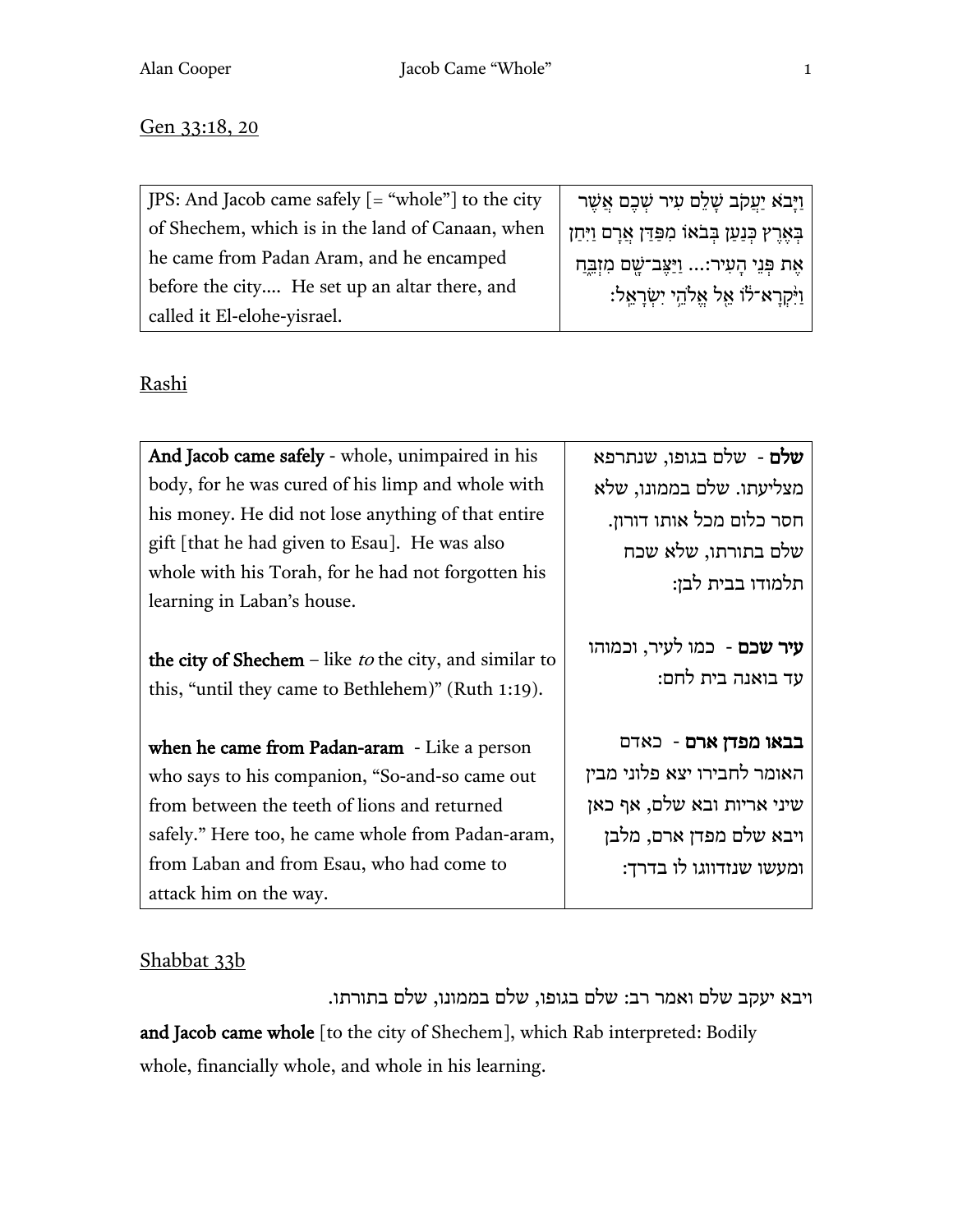# Genesis Rabba (Theodor/Albeck) 79

| and Jacob came whole -- Bodily whole, for it is    | [ <b>ויבא יעקב שלם</b> ] שלם בגופו לפי |
|----------------------------------------------------|----------------------------------------|
| written, "he limped on his hip" (Gen 32:32), but   | שכת' והוא צלע על יריכו ברם הכא         |
| here he is bodily whole. Whole with respect to     | שלם בגופו, שלם בבניו לפי שכת'          |
| his children, for it is written, "He said: If Esau | ויאמר אם יב' עשו אל המחנה              |
| comes to one camp and smites it (Gen 32:9),"       | האחת והכהו ברם הכא שלם                 |
| but here he has all his children. 'Whole' in his   | בבניו, שלם בממונו אפעלגב דאמר          |
| wealth. For though R. Abin said in R. Aha's        |                                        |
| name: For nine years he honored Esau with that     | ר' אבין בשם ר' אחא ט' שנים היה         |
| gift, yet here he is whole in his wealth. R.       | מכבד את עשו באותו הדורון ברם           |
| Johanan said: Whole in his learning, although      | הכא שלם בממונו, ר' יוחנן אמר           |
| Joseph forgot his, as it says, "For God has made   | שלם בתלמודו אבל יוסף שכח כי            |
| me forget all my toil" (Gen 41:51).                | נשני אלהים את כל עמלי.                 |
|                                                    |                                        |

# Rashbam (and cf. Ḥizquni)

| and Jacob came <i>shalem</i> -to a city named                                                                                                                                                    | <b>ויבא יעקב שלם</b> - אל עיר ששמה                                                              |
|--------------------------------------------------------------------------------------------------------------------------------------------------------------------------------------------------|-------------------------------------------------------------------------------------------------|
| Shalem, <sup>1</sup> like "until they reached Bethlehem"                                                                                                                                         | שלם. כמו {ות} [עד] באנה בית                                                                     |
| (Ruth 1:19). Those who interpret shalem as                                                                                                                                                       | לחם. המפרש שלם שלם בתורתו                                                                       |
| whole in his learning, whole in his wealth, err                                                                                                                                                  | שלם בממונו טועה הוא לפי                                                                         |
| with respect to the literal interpretation because                                                                                                                                               | הפשט שאין דרך המקרא לדבר                                                                        |
| this is not the way Scripture expresses itself                                                                                                                                                   | ⊂ד….                                                                                            |
|                                                                                                                                                                                                  |                                                                                                 |
| to the city of Shechem-the city [belonging to]<br>Shechem, like "Heshbon the city of Sihon king of<br>the Amorites," as it is written, "Shechem son of<br>Hamor the Hivite, saw her" (Gen 34:2). | <b>עיר שכם</b> - עירו של שכם כמו כי<br>חשבון עיר סיחון מלך האמרי<br>היא כדכתיב וירא אותה שכם בן |
|                                                                                                                                                                                                  | חמור החוי:                                                                                      |

<span id="page-1-0"></span> $^{\rm 1}$  Cf. KJV, "And Jacob came to Shalem, a city of Shechem."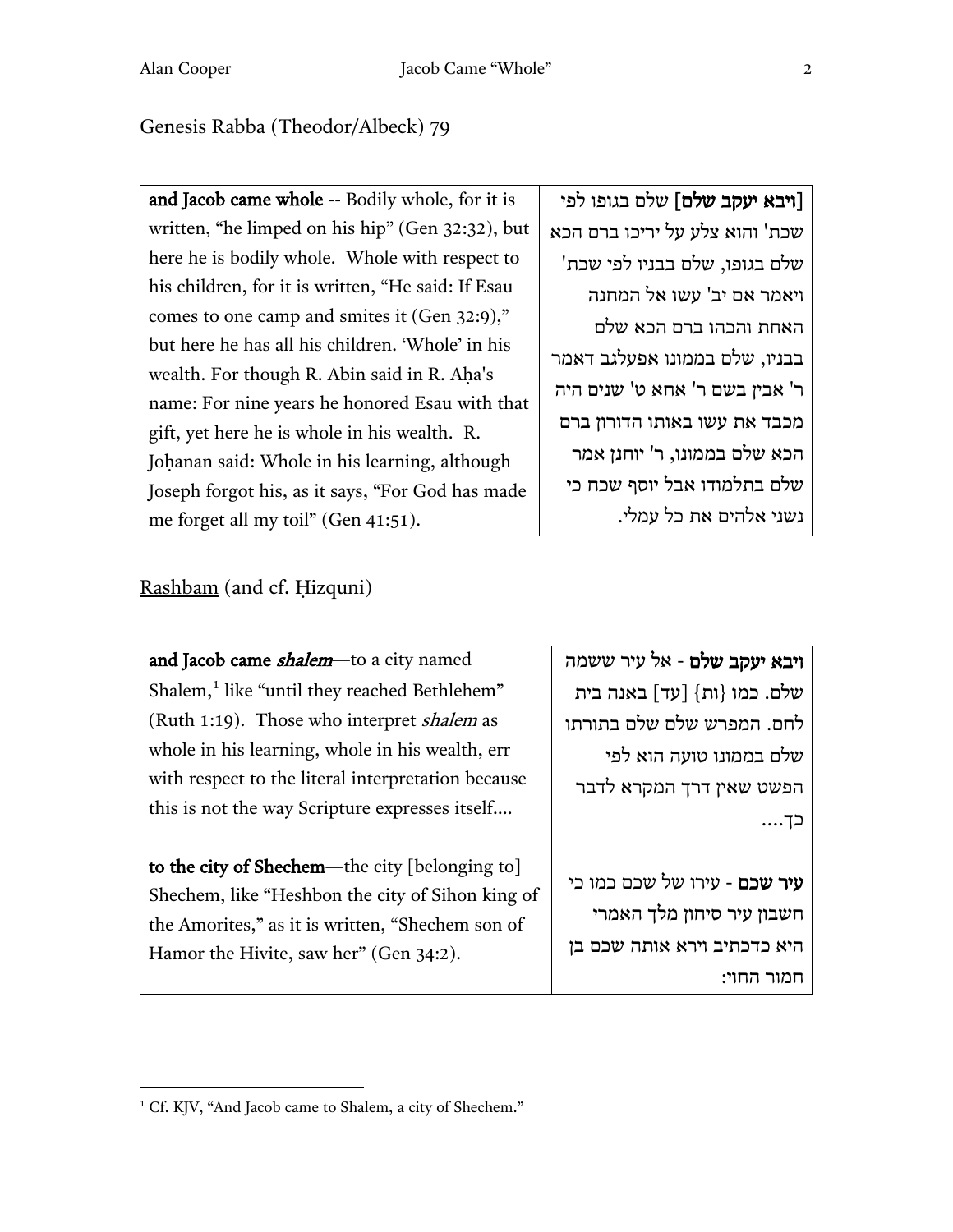#### צרור המור ,Saba Abraham

Afterwards Scripture recounts, and Jacob came whole, to teach that God saved him from Esau and Laban, and after Jacob was separated from them he was found to be "whole" in every respect. If [shalem] were a place name perhaps there were two,<sup>[2](#page-2-0)</sup> but the correct interpretation is that *shalem* refers to Jacob, alluding to the fact that as long as he was outside the Land of Israel, he was not "whole" because he was in unclean territory and the Presence does not abide outside the Land (*Zohar*) 1:141a). As it says, "[I will maintain My covenant…] to be God to you and to your offspring to come" (Gen 17:7), "that you may possess the land where you are sojourning" (Gen 28:4). And therefore it says, "And Jacob came whole to the city of Shechem," because it was "in the land of Canaan."

Then it says, and he encamped before the city to teach that until now he was afraid of Esau: he was afraid that while he was outside the Land he would have to build a fortified dwelling. Now that he had returned to Canaan and been saved from his brother, he said that he did not wish to enter the city, but encamped outside the city. He pitched his tent there and did not build a house.

אחר כן סיפר **ויבא יעקב שלם**. להורות שהשם יתברך הצילהו מעשו ומלבן. ואחר שנפרד מהם נמצא שלם בכל . ואם הוא שם המקום אולי היו שנים. והנכון כי השלם שב אל יעקב . ורמז שכל עוד שהיה בחוצה לארץ לא היה שלם לפי שהיא ארץ טמאה ואין השכינה שורה בחוצה לארץ . כאומרם להיות לך לאלהים ולזרעך אחריך לרשתך את ארץ מגוריך. ולכן אמר ויבא יעקב שלם עיר שכם לפי שהיה בארץ כנען.

ואמר ויחן את פני העיר. להורות שע"כ לפי שהיה ירא מעשו . וכן היה ירא לפי שהיה חוצה לארץ הוצרך לבנות לו בית ומגדל . אבל עכשיו שבא לארץ כנען וניצול מאחיו . אמר שלא רצה להכנס בעיר אלא שחנה מחוץ לעיר ונטה שם אהלו ולא בנה בית.

<span id="page-2-0"></span><sup>2</sup> If Shalem is a place name, is it an alternative name for Shechem or a place in the vicinity of Shechem?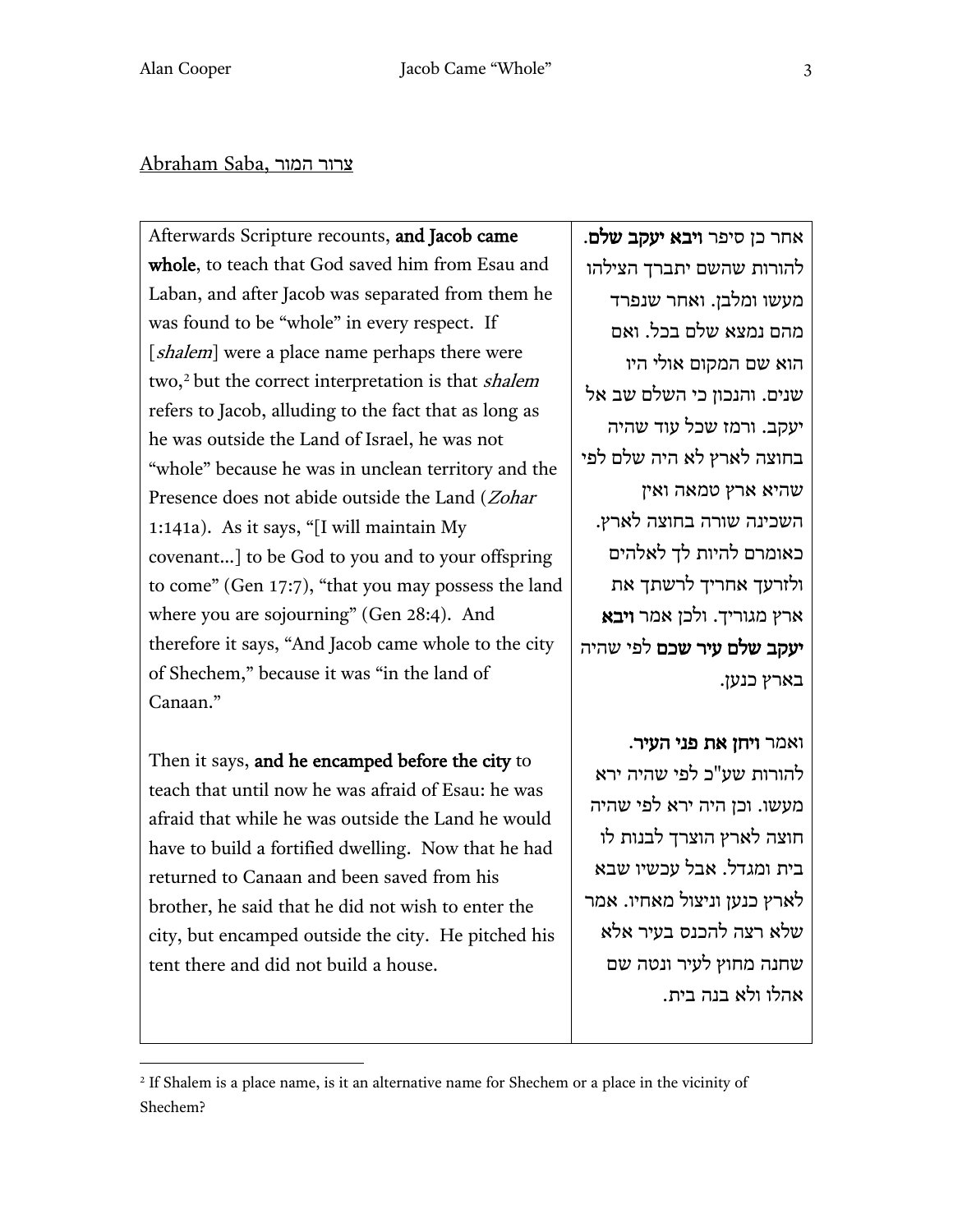And thus it says there, He set up an altar there, for it was fitting that he make this altar immediately after he was saved from Esau and built a house in Sukkoth (Gen 33:17). But the meaning of this is that while he was outside the Land there was no place fitting to build an altar, as was the case with the altar of the Gadites (Josh 22:10). And now that he was in the Land of Israel it says, He set up an altar there—viz., there and nowhere else. And there he thanked God for all the bounty bestowed upon him. And he called it El-elohe-yisrael that God's was the power, as indicated by the name "El," and God manifested power and might in being El-godof-Israel, protecting him and saving him.

[Yisrael in the name of the altar "God-of-Israel" refers to Jacob renamed (Gen 32:29). The epithet places him, with Abraham and Isaac, in the pantheon of ancestors whose names are connected with the deity.]

ולכן אמר שם ויצב שם מזבח. כי מן הראוי שיעשה זה המזבח מיד כשניצל מעשו ובנה בית בסכות. אבל הטעם בזה לפי שהיה בח"ל ואינו מקום ראוי לבנות מזבח כמוזכר במזבח בני גד. ולכן עכשיו שהיה בארץ ישראל אמר ויצב שם מזבח. שם ולא במקום אחר. ושם הודה לה' על טובות גמלתהו ויקרא לו אל אלהי ישראל . להורות שלו היכולת וזהו אל. והראה יכולתו וגבורתו בהיותו אל אלהי ישראל משגיח עליו ומצילו.

## Malbim

Before recounting the story of Dinah, Scripture tells why it happened to Jacob: it was because Jacob did not fulfill his vow, "If God remains with me... this stone… shall be God's abode" (Gen 28:20-22). He tarried, as the sages said, although all the conditions he had set were fulfilled—the stipulations that God protect him with respect to his body, his wealth, and his learning, as it is written, "if

ויבא יעקב שלם. טרם יבא לספר ענין דינה יגיד מדוע קרה לו זה , שזה היה על שיעקב לא קיים נדרו שנדר אם יהיה אלהים עמדי וכו' והאבן הזאת וגו ' יהיה בית אלהים, ואחר את נדרו וכמ "ש חז" ל . וע"ז הקדים שהתנאים שהתנה בעת הנדר כלם נתקיימו , שמה שהתנה שישמרהו ה ' בגופו